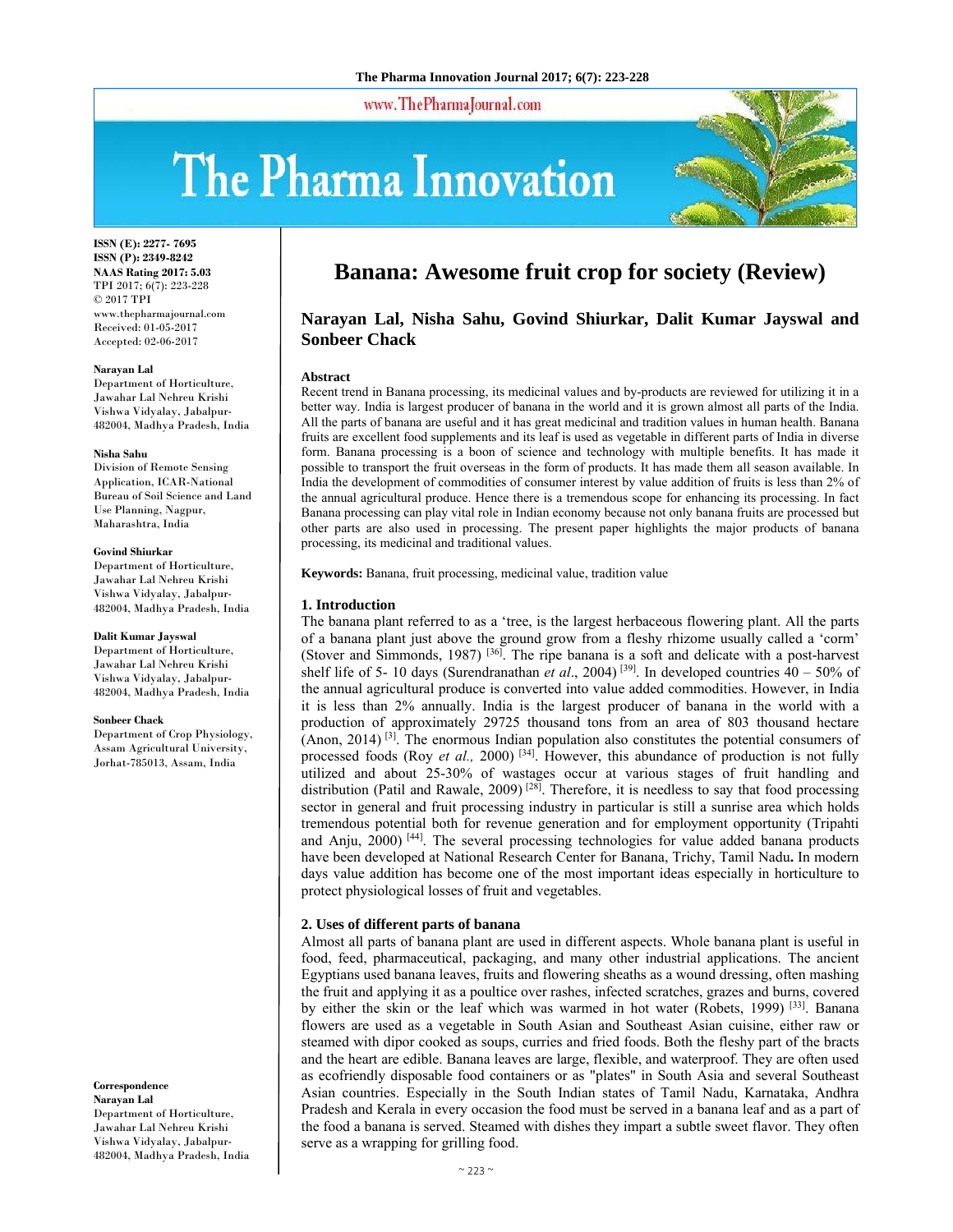The tender core of the banana plant's trunk is also used in South Asian and Southeast Asian cuisine. Banana shoots produce fibers of varying degrees of softness, yielding yarns and textiles with differing qualities for specific uses. The outermost fibers of the shoots, the coarsest, are suitable for table cloths and the softest innermost fibers are desirable for kimono and Kamishim. Fiber obtained from banana pseudostem can be utilized as biodegradable binding ropes. Pith can be used as colour absorber and food after properly processed. Tamil Nadu, a South Indian state, after harvesting fruit the trunk is made into fine thread used in making of flower garlands. Banana fiber is used in the production of banana paper. The water extract of ash of pseudo-stem, peel and the corm of banana, commonly known as "*kolakhar*" in Assam, a type of food additive, is widely used in Assam particularly by the rural folk (Deka and Talukdar, 2007) [10]. In ancient Assam *kolakhar* was widely used as soaps and detergents for washing cloths and shampooing hair. It is used to prevent bacterial attack on freshly cut injuries and it accelerates the healing process.

## **3. Medicinal properties of banana**

In India, banana is considered as a holy fruit and are distributed as consecrated food. It is not only used as a favorite fruit but also used in treating a variety of health conditions. They act as a fine tonic as well as an instant source of energy being a favorite for athletes too. They are a boon for thin people who wish to gain weight. Banana also contains a wide array of nutrients in good amounts. Banana has a mild laxative property. Banana is a store house of minerals, vitamins and carbohydrates. It contains potassium, calcium, magnesium, iron, zinc etc. Vitamins A, B, C, B-6 etc. are all available in plenty. Presence of iron in banana helps to boost the production of haemoglobin. This helps persons who suffer from anemia. Banana contains plenty of potassium. This helps to balance sodium potassium level and reduce hypertension or high blood pressure. This fruit help to supply required vitamins and minerals to smokers who are trying to quit smoking. The craving for nicotine is reduced by consumption of this wonderful fruit (Suri, 2012) [40]. Banana calms nervous system, reduces stress and depression. According a survey, people suffering from depression, many felt much better after eating a banana. This happens because banana contains tryptophan, a type of protein that the body converts into serotonin, known to make relaxed, improve mood and generally make feel happier. According to Japanese Scientific Research, full ripe banana with dark patches on yellow skin produces a substance called TNF (Tumor Necrosis Factor) which has the ability to combat abnormal cells. The more dark patches it has, the higher will be its immunity enhancement quality; hence, the riper the banana means the better the anticancer quality in banana. Yellow skin banana with dark spots on it is 8 times more effective in enhancing the property of white blood cells than green skin version. As a banana ripens and turns yellow, its level of antioxidants increases. These antioxidants in ripe banana protect our body against cancer and heart diseases.

Research done on ripening banana has proved that the levels of TNF-*α* induction increased markedly with dark spots on skin before the entire banana peel turned brown. Flavonoid leucocyanidin ingredient was extracted from unripe plantain banana by solvent fractionation and it shows a significant  $(p<0.05)$  protective activity against aspirin-induced erosions in gastric mucosa (Lewis *et al.*, 1999)<sup>[22]</sup>. Bananas are rich in

dopamine which is an anti-oxidant (Kanazawa and Sakakibara, 2000<sup>[21]</sup> and Alothman et al., 2009)<sup>[1]</sup>. Elliott and Heward  $(1976)$ <sup>[13]</sup> reported that banana can significantly reduce gastric ulcers. Dried unripe plantain banana was found to be anti-ulcerogenic against aspirin induced ulceration in the rat and were effective equally as a prophylactic treatment and in curing ulcers already induced by aspirin (Best *et al.,* 1984) [7]. Along with other fruits and vegetables, consumption of banana may be associated with a reduced risk of colorectal cancer (Deneo-Pellegrini, *et al.*, 1996)<sup>[11]</sup> and in women, breast cancer (Zhang, 2009)<sup>[47]</sup> and renal cell carcinoma (Rashidkhani et al., 2005)<sup>[32]</sup>. Banana ingestion may affect dopamine production in people deficient in the amino acid tyrosine, a dopamine precursor present in banana (Jerry,  $2011$ ) <sup>[20]</sup>. Individuals with a latex allergy may experience a reaction to banana (Taylor and Erkek, 2004) [41].

Along with dietary fibers, proteins and unsaturated fatty acids, banana flowers are also rich in vitamin E and flavonoids. They possess immense medicinal value. Ethanol-based extracts of banana flowers inhibit the growth of pathogenic bacteria such as *Bacillus subtalis*, *Bacillus cereus*, and *Escherichia coli* in the laboratory and may help to heal wounds and prevent infections (Mumtaz, 2010) [24]. Pari and Umamaheswari (2000)<sup>[27]</sup> studied that chloroform extract of the *Musa sapientum* flowers for 30 days resulted in a significant reduction in blood glucose and glycosylated haemoglobin and an increase in total haemoglobin. Banana flowers possess antioxidant properties and thereby neutralize the free radicals formed as a result of various metabolic processes in the body. If the free radicals are not neutralized, their unstable electrons react with the DNA and proteins of human cells and alter their properties. This can lead to several chronic conditions, including cancer and heart disease (Nataraj, 2010)<sup>[26]</sup>. In the case of excessive bleeding during menstruation, consuming one cooked banana flower with one cup of curd is the most effective treatment (Anonymous) $^{[2]}$ .

The banana leaves are not only the food of elephant and other animal but also it has an incredible medicinal value for the human being. Banana leaves in their young stage can be made into a poultice for treating burns. Banana leaves are effective for preventing the growth of ulcers and are a suitable diarrhea treatment. The astringent ashes of the unripe peel and of the leaves are taken in dysentery and diarrhea and used for treating malignant ulcers. The juice of banana leaf is very useful in case of cough & cold, breathing problem, dropsy constipation, dysentery, acidity, high BP, blood disorder or poisoning and liver problem. The extract of half cup of green leaf banana juice without sweet and salt taken in every morning will prevent various diseases. The banana leaves contains chlorophyll which can protect from intestinal ulcer, leukemia and any kind of skin disease. The green leaf juice purifies the blood and used as topical for chest pains. Pseudostem has fiber and is very beneficial for those on a weight-loss program. It is also a rich source of potassium and vitamin B6 which helps in the production of insulin and hemoglobin. The extract of core of the pseudo-stem is considered to be useful in dissolving the stones in the kidney and urinary bladder and inreducing the weight (Prasad *et al.,* 1993) [30]. Houghton and Skari (1992) [16] have also reported that stem juice of banana plant has the antivenom action. South Indians use to eat banana trunk for recovery of health disorders like constipation, diabetes and detoxification of human system. This is due to its diuretic effect in eliminating waste body fluids. Water extract of banana pseudo-stem or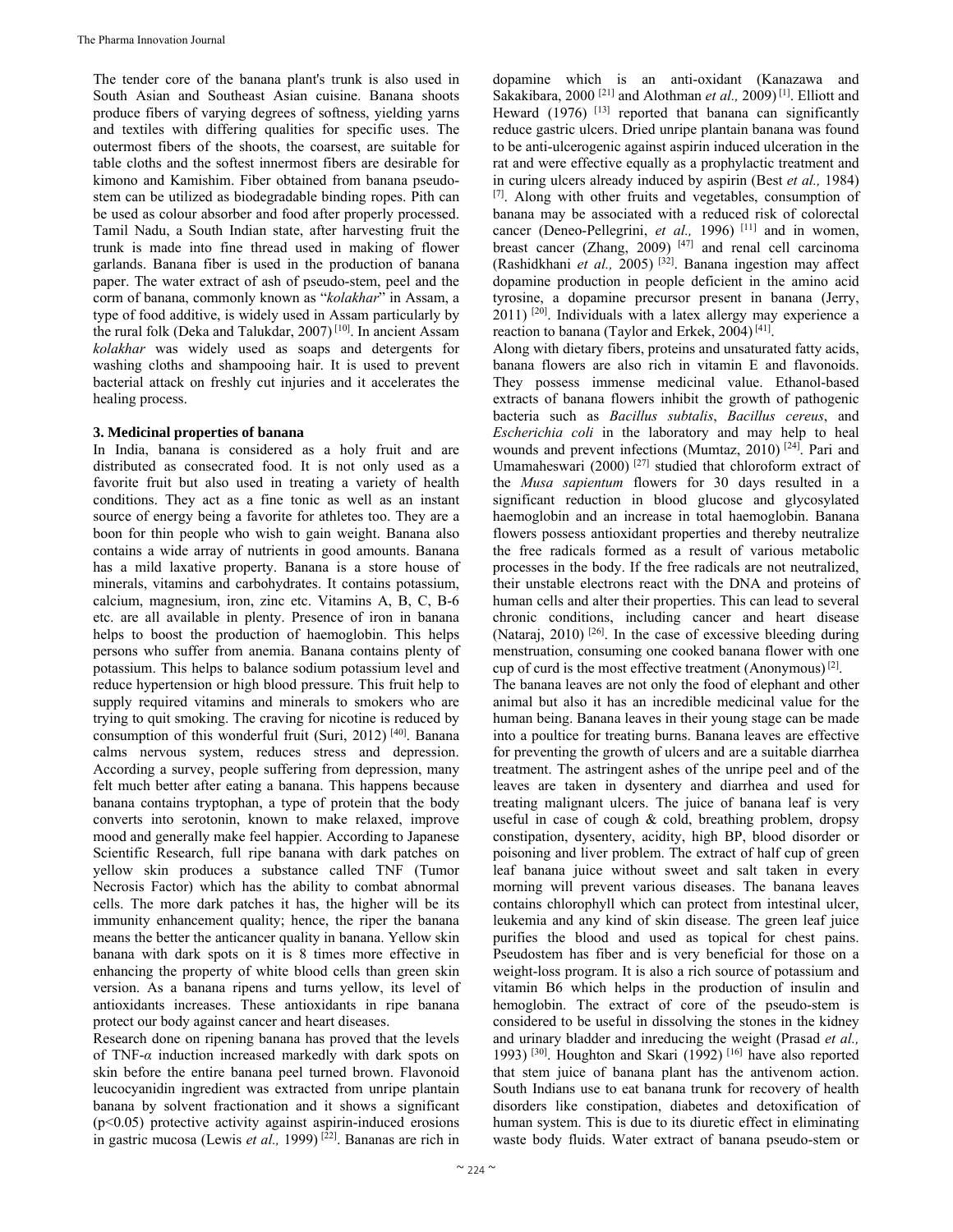trunk has been found to suppress the formation of oxalate associated kidney stones in the animal model, and may be a useful agent in the treatment of patients with hyperoxaluricurolithiasis (Poonguzhali and Chegu, 1994 <sup>[29]</sup> and Sampath Kumar *et al*., 2012) [35]. Aziah and Abdul (2011) [5] have reported that the high fibre, water holding capacity (WHC) and oil holding capacity (OHC) of native banana pseudo-stem flour (NBPF).

The aqueous (AMS) and ethanolic (EMS) extract of pseudostem of *Musa sapientum* Linn. possesses potential of analgesic activity (Ingale *et al.,* 2009) [18]. The pseudo-stem of *Musa sapientum* has hepatoprotective effect and probably it is due to its antioxidant property (Dikshit *et al.*, 2011)<sup>[12]</sup>. Moreover, the muscular paralysis is caused by the juice of banana trunk which may be due to presence of mono potassium oxalate (Benitez *et al.*, 1991)<sup>[6]</sup>. Roots are used to arrest hemoptysis, possess strongly astringent and anthelmintic. The root of *Musa paradisiaca* is used to manage reproductive dysfunction, especially sexual dysfunction (as an aphrodisiac. The results may explain the rationale behind the folkloric beneficial effect of the plant in the management of reproductive dysfunction (Yakubu et al., 2013) [46]. Banana peels have been credited with various medicinal uses, including analgesia. Applying banana peel to the site of a pain can result in almost immediate relief. Banana peel is used for treatment of warts. It will apparently relieve the pain and swelling of insect bites and plant stings. Other complaints for which banana peel has been recommended include diarrhea, constipation, gastric ulcer, stress and anxiety, preventing cancer and heart disease, premenstrual syndrome, anaemia, hypertension, hangover, heartburn, obesity and morning sickness. Mokbel and Fumio (2005)<sup>[23]</sup> investigated the antioxidant effects of crude extracts from green banana and yellow peel and the results indicated that the extract of green peel recorded more significant antioxidant activities than that of yellow peel at other solvents extracts. Banana peel has displayed antioxidant activity *invitro*, especially from unripe extracts (Sundaram *et al.*, 2011)<sup>[37]</sup>. It can also be utilized for extraction of banana oil (Archibald, 1949)<sup>[4]</sup> (amyl acetate) that can be used for food flavoring. Banana peel is also be used in wine (Faturoti et al., 2006)<sup>[14]</sup> ethanol production (Tewari *et al*., 1986 [43].; Tewari *et al.,* 1985 [42] and Castro-Gomez *et al.*, 1988)<sup>[9]</sup> as a substrate for biogas production (Ilori *et al.*, 2007)  $[17]$  and peel ash can be used as source of alkali for soap production (Udosen and Enang, 2010) [45]. The juice of the corms is used as antituberculars. The sap is vulnerary and it is used in the treatment of gonorrhea (Quisumbing, 1978)  $[31]$ . The juice from the corm is used to help reduce effects (treat) jaundice. Hossain *et al.* (2011)<sup>[15]</sup> suggested that the MMSS could be used as a potential antidiarrheal agent along with its antioxidant and antibacterial potentiality.

## **4. Nutritional value of banana**

Banana is highly nutritious sweet fruit and staple starch for many tropical populations. Depending upon cultivar and ripeness, the flesh can vary in taste from starchy to sweet, and texture from firm to mushy. Both the skin and inner parts are used for eating either cooked or uncooked. Banana provides exceptional nutrition and supports muscles and nerves with potassium, helps lowering bad cholesterol with soluble fiber and it is a great source of vitamin C in addition to basic vitamins and minerals. Bananas contain prebiotics that support the good bacteria in our intestine. In spite of their

sweetness they are rated low on the glycemic index, so they have only a little to cause moderate impact on blood sugar. It is an excellent source of vitamin B6, soluble fiber, and contains manganese and potassium. Bananas are also an excellent food for people who want to lose weight. Although they are rather high in calories (200 per banana) and carbs (51 gm), they are a great source of energy. A banana eaten before a workout can provide you with the necessary energy to complete a longer workout. Bananas provide you with many health benefits, but in addition to all of that, most people enjoy eating bananas as well. The can be eaten alone or combined with a fruit salad, added to jello, or made into a smoothie or a milkshake. They are one of the most affordable fruits in the marketplace and can be found year round nearly everywhere in the world.

### **5. Traditional Uses of Banana**

Bananas contain three natural sugars - sucrose, fructose and glucose combined with fiber. A banana gives an instant, sustained and substantial boost of energy. Research has proven that just two bananas provide enough energy for a strenuous 90-minute workout. No wonder the banana is the number one fruit with the world's leading athletes. But energy isn't the only way a banana can help us keep fit. It can also help overcome or prevent a substantial number of illnesses and conditions, making it a must to add to our daily diet.

### **6. Industrial Uses**

The aforementioned antifungal properties of banana pulp and peel have been successfully used to treat tomato fungus in an agricultural setting. In their home countries, locals use banana leaves for everything from umbrellas to construction materials. Banana and plantain fibers are used throughout the world to weave ropes, mats and other textiles. Tannins present in ripe banana peel act as tanning agents in leather processing.

#### **7. Cultural and Environmental Care**

Bananas prefer rich, fertile soils and a sunny, sheltered location. These plants thrive under uniformly warm or hot conditions. Plant growth slows if temperatures fall below 60 degrees Fahrenheit, and irreversible freeze damage may occur below 32 degrees. High winds can cause leaf shredding and drying and may topple plants. Banana plants require ample water and will suffer if the soil dries out; however, they are not flood tolerant. Each stem only produces flowers and fruits once, so the active stem must be cut away to allow new suckers to emerge.

#### **8. By- Products from Banana:**

**8.1 Chips/Crisps:** Nendran fruits of approximately 80% maturity are harvested and demanded. The fingers are peeled, treated with 0.1% potassium metabisulphite and cut into slices of 1.2-0.8 mm thickness and deep fried in suitable cooking oil, preferably coconut oil. Upon frying this will yield crisp, yellow colored chips, which are sprinkled with common salt and packed in polyethylene bags. Generally they have a storage life of 30-35 days under ambient conditions. Packing the chips in laminates with nitrogen gas can extend its life up to 4 months. Several other verities of banana chips like flavored, sweet, sweet and sour, tomato flavored, with pepper, etc. are also catching up in the market.

**8.2 Banana Fruit Candy/Stem Candy:** Banana fruit candy made from nendran with jiggery and ginger are widely sold in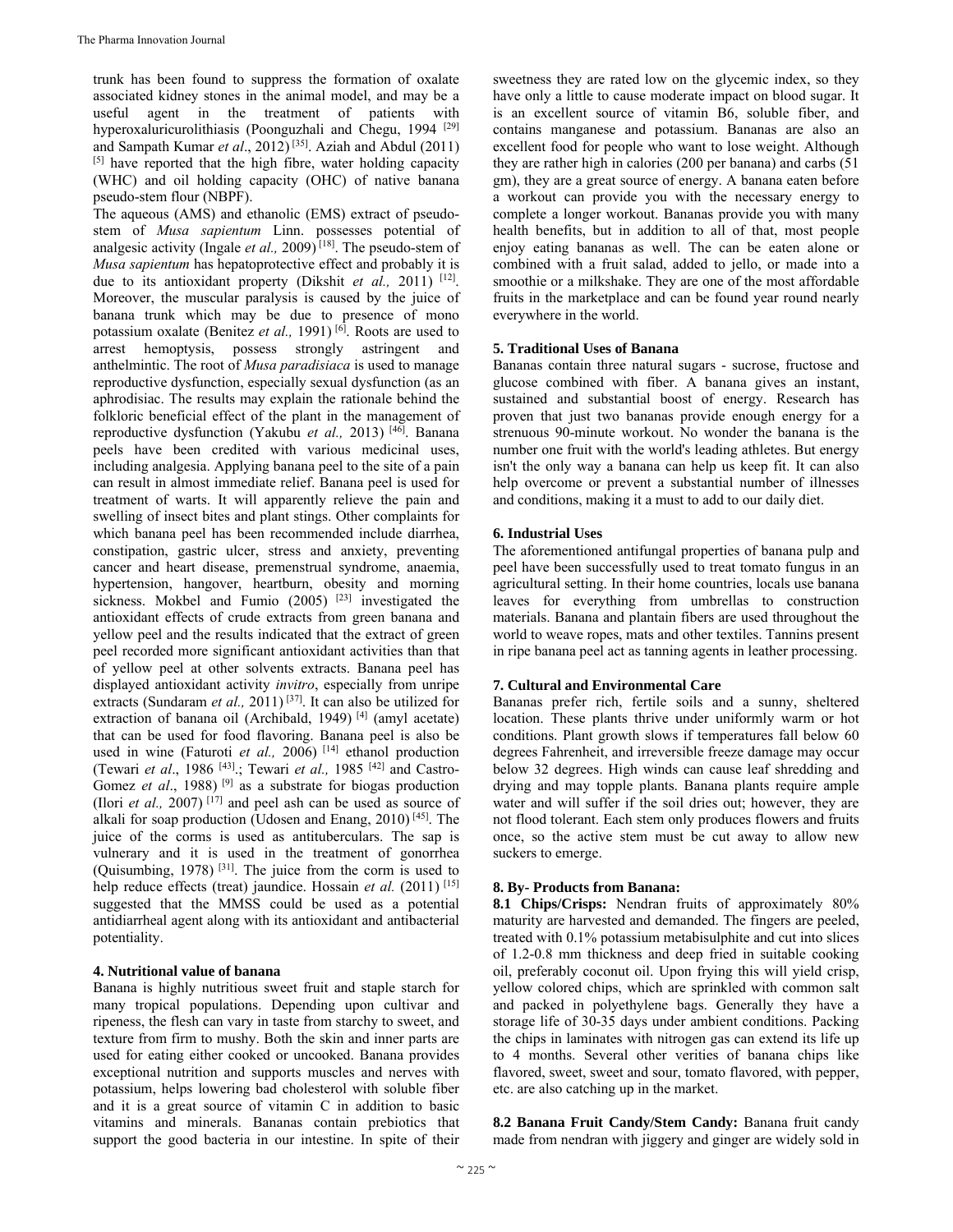market in Kerala state. Banana stem (true stem) can also be made into candy through osmotic dehydration process followed by sun drying.

**8.3 Banana Fig:** Banana figs are dried or dehydrated banana fruits with sticky consistency and very sweet taste. Fully ripe banana fruits of variety Karpuravalli or Dwarf Cavendish are peeled, treated with 0.1% potassium metabisulphite solution and dried either in sun or oven at 50 °C. These figs are packed in polyethylene bags or any other suitable containers. They have a shelf life of about 3-4 months under ambient conditions.

**8.4 Banana Flour:** Banana flour is prepared from mature green bananas, which have a high starch content. It can be used as nutritious adjuvant in several food preparations like bread, cakes, biscuits, health drink and baby food formulations. It can also be blended with other cereal flours for making chapaties and roties. It has some medicinal property to cure ulcers. Under cool and dry conditions it can be stored up to one year without any adverse change in their composition.

**8.5 Banana Powder:** Banana powder is prepared from fully ripe banana fruits either through drum drying or spray drying process. The moisture content of final product should be around 2-4%. This product has got high market value as it is extensively used in confectionary industry, ice cream preparations and baby food making. When suitably packed it will have a shelf life of more than 6 months.

**8.6 Banana Juice:** Since banana puree is very thick, juice cannot be directly obtained from it. Therefore, the puree is treated with pectolytic enzyme and clear juice is obtained through filtration or centrifugation. After pasteurization and bottling it can have a shelf life of a minimum of 6 months under ambient conditions. Fruit juices are the most common and demanding products made out of most of the fruits. Generally, juices are extracted by simple crushing and / or grinding of fruits. However, in case of banana this process results in a sticky, lumpy mass with no juice. For banana juice production, any variety of banana like Basrai '10 Gy' (developed by tissue culture at BARC), Harichal or Cavendish can be used for extraction. A process has been developed to extract almost  $60 - 70\%$  of the total soluble materials of banana as juice. This process has been patented (Surendranathan *et al.,* 2001) [38].

Taste panel studies were conducted at Food Technology Division, FIPLY, BARC and Products evaluated included banana juice (Nair, 2000) <sup>[25]</sup>, ripe banana powder (Jayachandran, 2000) [19] and products made from ripe banana powder such as banana biscuits, banana cake (Cardoza, 1999)  $^{[8]}$  and banana baby food (Jayachandran, 2000)<sup>[19]</sup>.

**8.7 Banana Fruit Bar:** Banana Fruit Bar is confectionary item prepared from ripe banana fruit of any variety. It is made by homogenizing banana pulp, sugar, citric acid and pectin in suitable proportions and dehydrating the mass in ghee coated ray at 70° C in an oven till sets into a sheet. It is then cut into suitable size and packed in polyethylene pouches.

**8.8 Banana Biscuits:** Banana biscuits are made by mixing 60% banana flour and 30% maida. The dough is made using flour mixture and suitable proportions of sugar, saturated fat,

baking powder, milk powder and essence. These biscuits are very tasty and highly nutritious.

**8.9 Banana Jam & Jelly:** Banana jam is made by cooking the fruit pulp with sugar along with pectin and citric acid in right proportions till gives a good set. Several varieties of banana are suitable for making jam. This is product, which has good commercial value and good market.

Banana jelly is a semi solid product prepared by boiling clear strained fruit extract free from pulp after addition of required amount of sugar, citric acid and pectin. A perfect jelly should be transparent, attractive and sparkling in color with strong flavor of fruit.

**8.10 Banana Wine:** Banana wine is produced by fermenting the enzyme treated clear banana juice with wine yeast viz. Saccharomyces cerevisae var. ellipaoiswua. The fermentation is carried out for about 3 weeks followed by filtration, clarification, and bottling. The pasteurized wine is stored in bottles for aging. The alcohol content of banana varies from 9-12%.

**8.11 Health drinks and Baby food:** A highly nutritious and tasty health drink formulations and baby food formula has been developed by NRCB using banana flour/powder after supplementing with suitable natural source of proteins, minerals, vitamins and fat. It has got a shelf life of about 6 months and suitable is for children and adults.

**8.12 Banana Fiber:** Banana fiber is extracted from the pseoudostem, peduncles and dried petioles and of banana plant. The banana fiber can be used for manufacture special kind of papers, ropes, threads, baskets, toys and several fancy items. The yarn made form banana fiber is much in demand for making textiles.

**9. Conclusions:** It is quite obvious from the forgoing discussion that there is a vast scope for developing byproducts of banana. The post globalization world economy gives more weightage on processing and value addition. This industry can play a vital role in the economic uplifting of the country specially the agricultural section. In fact this is going to be the second phase of green revolution. Thus, food preservation and proper low cost consumption to reduce malnutrition problem is possible through banana fruit and it's by-products.

## **10. References**

- 1. Alothman M, Bhat R, Karim AA. Anti-oxidant capacity and phenolic content of selected tropical fruits from Malayasia, extracted with with different solvents", Food Chem. 2009; 115:785-788.
- 2. Anonymous. Home Remedies to Stop Heavy Menstrual Bleeding, http://www.ehow.com/about\_5191887\_homestop-heavy menstrualbleeding.Htm.
- 3. Anonymous. National Horticulture Board, Gurgoan Haryana, 2014.
- 4. Archibald JG. Nutrient composition of banana skin".J Dairy Sci. 1949; 32:979- 981.
- 5. Aziah N, Abdul A. Chemical and functional properties of the native banana (*Musa acuminate* x *balbisiana* Colla cv. Awak) pseudo-stem and pseudostem tender core flours, Food Chemistry*.* 2011; 128:748-753.
- 6. Benitez MA, Navarro E, Feria M, Trujillo J, Boada J.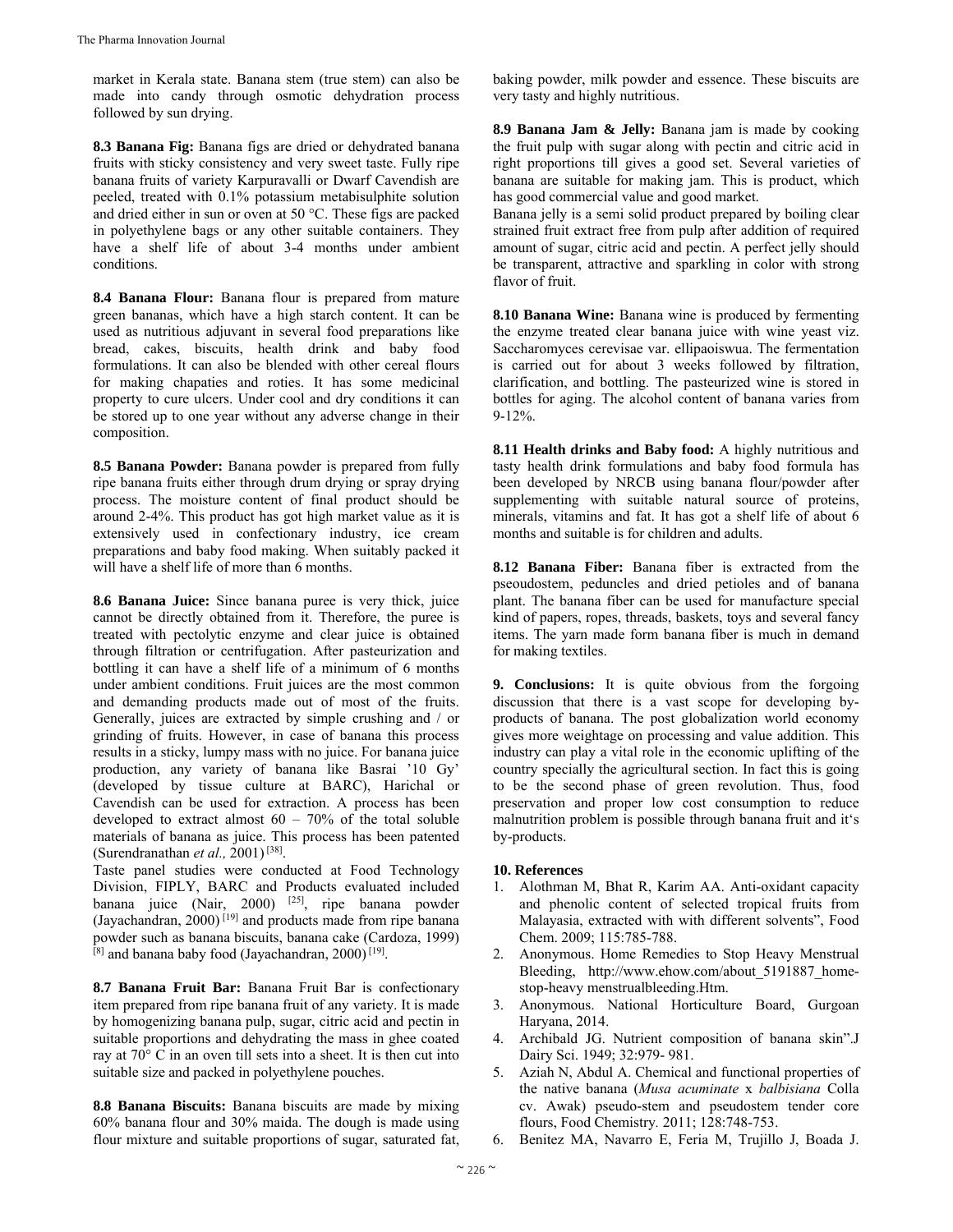Pharmacological study of the muscle paralyzing activity of the juice of banana trunk", Toxicon. 1991; 29:(4- 5):511-515.

- 7. Best R, Lewis DA, Nasser N. "The anti-ulcerogenic activity of the unripe plantain banana (Musa species)".Br J Pharmacol. 1984; 82(1):107-116.
- 8. Cardozo C, PG Dip. Food Technol. Project Report, Gharda Institute-BARC, 1999.
- 9. Castro-Gomez RJH, Tamburini ER, Cal-Vidal J. Alcohol from tropical crop residues, Pesquisa Agro Brasil. 1988; 23:1151-1159.
- 10. Deka DC, Talukdar NN. Chemical and spectroscopic Investigation of kolakhar and its commercial importance, Indian J. Traditional Knowledge. 2007; 6(1):72-78.
- 11. Deneo-Pellegrini H, De Stefani E, Ronco A. Vegetables, fruits, and risk of colorectal cancer: a case-control study from Uruguay". Nutrition & Cancer. 1996; 25(3):297- 304.
- 12. Dikshit P, Tyagi MK, Shukla K, Sharma S, Gambhir JK, Shukla R. Hepatoprotective effect of stem of *Musa sapientum* Linn in rats intoxicated with carbon tetrachloride, Annals of hepatology, 2011; 10(3):333- 339.
- 13. Elliott RC, Heward GJF. The influence of a banana supplemented diet on gastric ulcers in mice". Pharmacological Research Communications. 1976; 8(2):167-172.
- 14. Faturoti BO, Emah GN, Isife BI, Tenkouano A, Lemchi J. Prospects and determinants of adsorption of IITA plantain and banana based technologies in three Niger Delta States of Nigeria", Afric J Biotechnol. 2006; 5:1319-1323.
- 15. Hossain S, Alam B, Asadujjaman, Zahan R, Islam M, Ehsanul M et al. Antidiarrheal, Antioxidant and Antimicrobial Activities of the *Musa sapientum* Seed", Avicenna Journal of Medical Biotechnology*.* 2011; 3(2):95-105
- 16. Houghton PJ, Skari K. The effect of Indian plants used against snakebite on blood clotting. J Pharm. Pharmacol, 1992; 44:1054-1060.
- 17. Ilori MO, Adebusoye SA, Lawal AK, Awotiwon OA. Production of biogas from banana and plantain peels", Adv. Environ Biol. 2007; 1:33-38.
- 18. Ingale SP, Ingale PL, Joshi AM. To study analgesic activity of stem of *Musa sapientum* Linn. Journal of Pharmacy Research. 2009; 2(9):1381-1382.
- 19. Jayachandran T. PG Dip. Diet. Appl. Nutr. Project Report, Nirmala Niketan-BARC, 2000.
- 20. Jerry W. The Pursuit of Happiness (A.K.A. It Appears That The Writer Wrote About Bananas After Eating A Few Too Many)". The Science Creative Quarterly, University of British Columbia, 2011.
- 21. Kanazawa K, Sakakibara H. High content of dopamine, a strong anti-oxidant, in 'Cavendish' banana, J Agric Food Chem. 2000; 48:844-848.
- 22. Lewis DA, Fields WN, Shaw GP. A natural flavonoid present in unripe plantain banana pulp (Musa sapientum L. var. paradisiaca) protects the gastric mucosa from aspirin-induced erosions. Journal of Ethno pharmacology. 1999; 65(3):283-288.
- 23. Mokbel MS, Fumio H. Antibacterial and Antioxidant Activities of Banana (*Musa*, AAA cv. Cavendish) Fruits Peel". American Journal of Biochemistry and Biotechnology, 2005; 1(3):125-131.
- 24. Mumtaz J. Concentration influence on antimicrobial activity of banana blossom extract-incorporated chitosanpolyethylene glycol (CS-PEG) blended film Journal of Chemical and Pharmaceutical Research, 2010; 2(5):373- 378.
- 25. Nair AS. BioTech Project Report, UDCTBARC, 2000.
- 26. Nataraj L. Antioxidant capacity and phenolic content of different solvent extracts from banana (*Musa paradisiaca*) and mustai (*Rivea hypocrateriformis*); Food and Science Biotechnology. 2010; 19(5):1251-1258.
- 27. Pari L, Umamaheswari. Antihyperglycaemic activity of Musa sapientum flowers: effect on lipid peroxidation in alloxan diabetic rats. Phytotherapy Research. 2000; 14(2):136-138.
- 28. Patil KB, Rawale KP. Pre and post harvest management of banana for domestic and export market, in the Proceedings of Second National Conference on Production of Healthy Planting Material in Banana, held during at Jalgaon MS, 2009.
- 29. Poonguzhali PK, Chegu H. The influences of banana stem extract on urinary risk factors for stones in normal andhyperoxaluric rats. Br J Urol. 1994; 74(1):23- 25.
- 30. Prasad KV, Bharathi K, Srinivasan KK. Evaluation of Musa (Paradisiaca Linn. cultivar) 'Puttubale' stem juice for antilithiatic activity in albino rats. Indian J Physiol. Pharmacol. 1993; 37:337-341.
- 31. Quisumbing E. Medicinal Plants of the Philippines, Manila: Bureau of Printing. 1978, 553-554.
- 32. Rashidkhani B, Lindblad P, Wolk A. Fruits, vegetables and risk of renal cell carcinoma: a prospective study of Swedish women. International Journal of Cancer. 2005; 113(3):451-455.
- 33. Robets MJ. Edible and Medicinal Flowers, Spearhead, An imprint of New Africa Books (pty) Ltd, Garfield Road, Claremont, 1999.
- 34. Roy SK, Pal RK, Sen N. Packaging Technologies for fruits, vegetables and their products, Indus Publishing Co, New Delhi, 2000.
- 35. Sampath Kumar KP, Bhowmik D, Duraivel S, Umadevi M. Traditional and Medicinal Uses of Banana, Journal of Pharmacognosy and Phytochemistry. 2012; 1(3):57.
- 36. Stover RH, Simmonds NW. Bananas (3rd ed.). Harlow, England: Longman. ISBN 978-0-582-46357-8, 1987; 5-9.
- 37. Sundaram S, Anjum S, Dwivedi P, Rai GK. Antioxidant activity and protective effect of banana peel against oxidative hemolysis of human erythrocyte at different stages of ripening. Appl Biochem Biotechnol. 2011; 164(7):1192-206.
- 38. Surendranathan KK, Ramaswamy NK, Chadha S, Mitra RK. Indian Patent, 2001, 189999.
- 39. Surendranathan KK, Ramaswamy NK, Pendharkar MB. Indian J. Biotechnol., 2004; 3:382-387.
- 40. Suri S. Ayurveda Medicinal Properties of Banana. 2012. (http://www.ayurhelp.com/plants/banana.htm).
- 41. Taylor JS, Erkek E. Latex allergy: diagnosis and management. Dermatological Therapy, 2004; 17(4):289- 301.
- 42. Tewari HK, Marwaha SS, Rupal K, Singh L. Production of ethyl alcohol from banana peels, J Res Punjab Agric Univ. 1985; 22:703-711.
- 43. Tewari HK, Marwaha SS, Rupal K. Ethanol from banana peels, Agric Wastes. 1986; 16:135-146.
- 44. Tripathi SN, Anju B. Storage system of fruits, vegetables and their products, Indus Publishing Co, New Delhi,